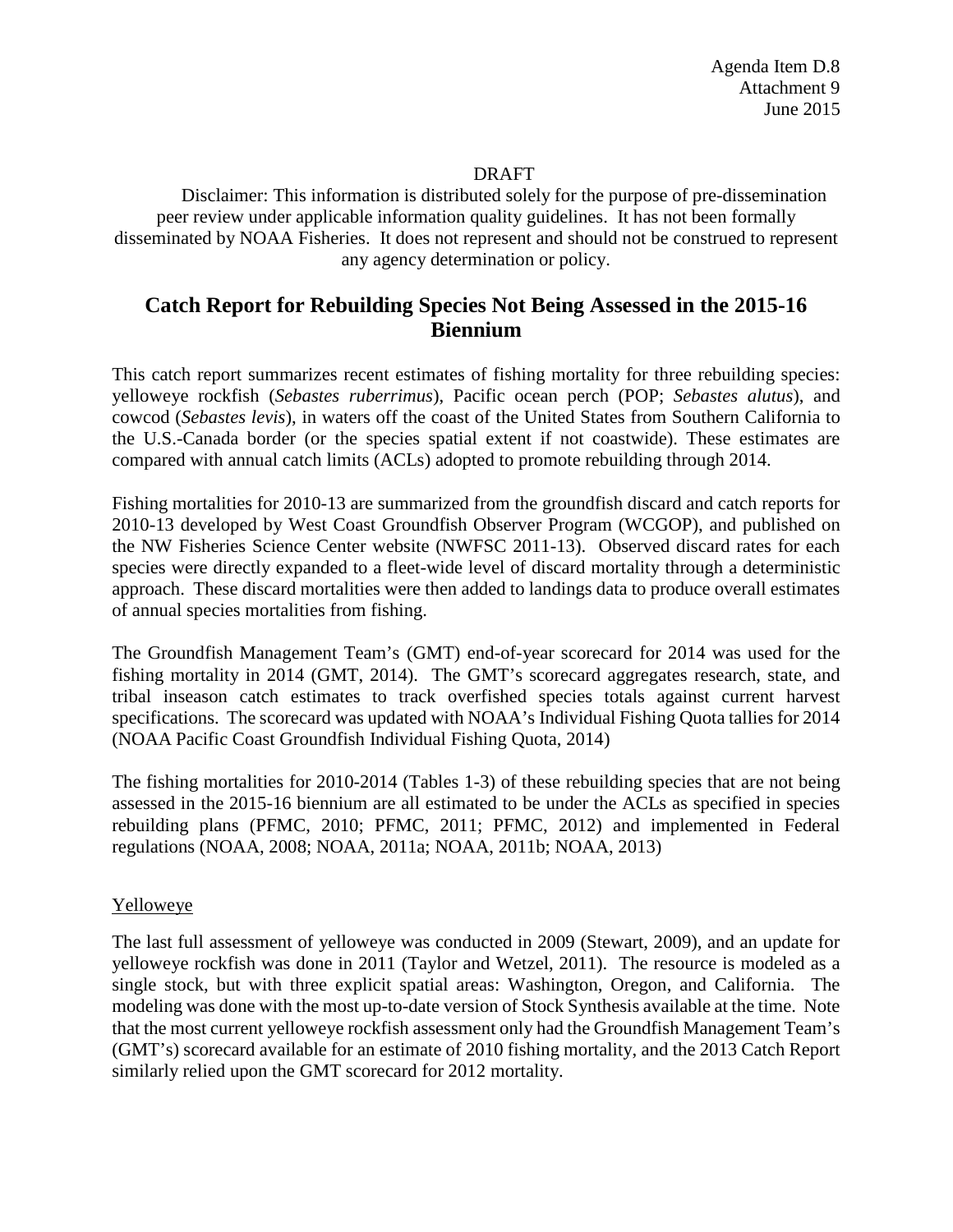Yelloweye ACLs for 2012-14 were 17, 18, and 18 mt, while fishing mortalities are estimated to have been 12, 11, and 16 mt, respectively, representing 51% of the aggregate allowable catch over that period. The ACLs for 2015 and 2016 are 18 and 19 mt, respectively, and the probability of rebuilding the yelloweye rockfish stock by the current  $T_{TARGE}$  year of 2067 is 62.1% (PFMC, 2014; NOAA, 2015).

| Year | <b>Estimated</b><br>fishing<br>mortality<br>(mt) | <b>Management reference points</b><br>(harvest specifications) |     |    |     |                          |                          |    |
|------|--------------------------------------------------|----------------------------------------------------------------|-----|----|-----|--------------------------|--------------------------|----|
|      |                                                  |                                                                |     |    |     |                          |                          |    |
|      |                                                  | 2010                                                           | 8   | 17 | 47% | $\overline{\phantom{0}}$ | $\overline{\phantom{0}}$ | 32 |
| 2011 | 9                                                | 17                                                             | 52% | 46 | 19% | 48                       | 18%                      |    |
| 2012 | 12                                               | 17                                                             | 71% | 46 | 26% | 48                       | 25%                      |    |
| 2013 | 11                                               | 18                                                             | 61% | 43 | 26% | 51                       | 22%                      |    |
| 2014 | 16                                               | 18                                                             | 89% | 43 | 37% | 51                       | 31%                      |    |

Table 1. Estimated fishing mortality and management reference points for harvest of yelloweye rockfish in 2010-14.

## Pacific Ocean Perch

The northern U.S. West Coast represents the southern end of the POP range in the Northeastern Pacific Ocean. Composition data indicate that good recruitment years for Pacific ocean perch coincide in Oregon and Washington and no significant genetic differences have been found off the U.S. West Coast. The last full assessment was performed in 2011 (Hamel and Ono, 2011). The resource was modeled as a single stock using the most up-to-date version of Stock Synthesis available at the time.

As with yelloweye, the 2013 catch report relied upon the GMT scorecard for its estimate of 2012 fishing mortality. POP ACLs for 2012-14 were 183, 150, and 153 mt, while fishing mortalities are estimated to have been 56, 58, and 71 mt, respectively, representing 38% of the aggregate allowable catch over that period. The ACLs for 2015 and 2016 are 158 and 164 mt, respectively, and the probability of rebuilding the POP stock by the current  $T_{TARGE}$  year of 2051 is 50.0% (PFMC, 2014; NOAA, 2015).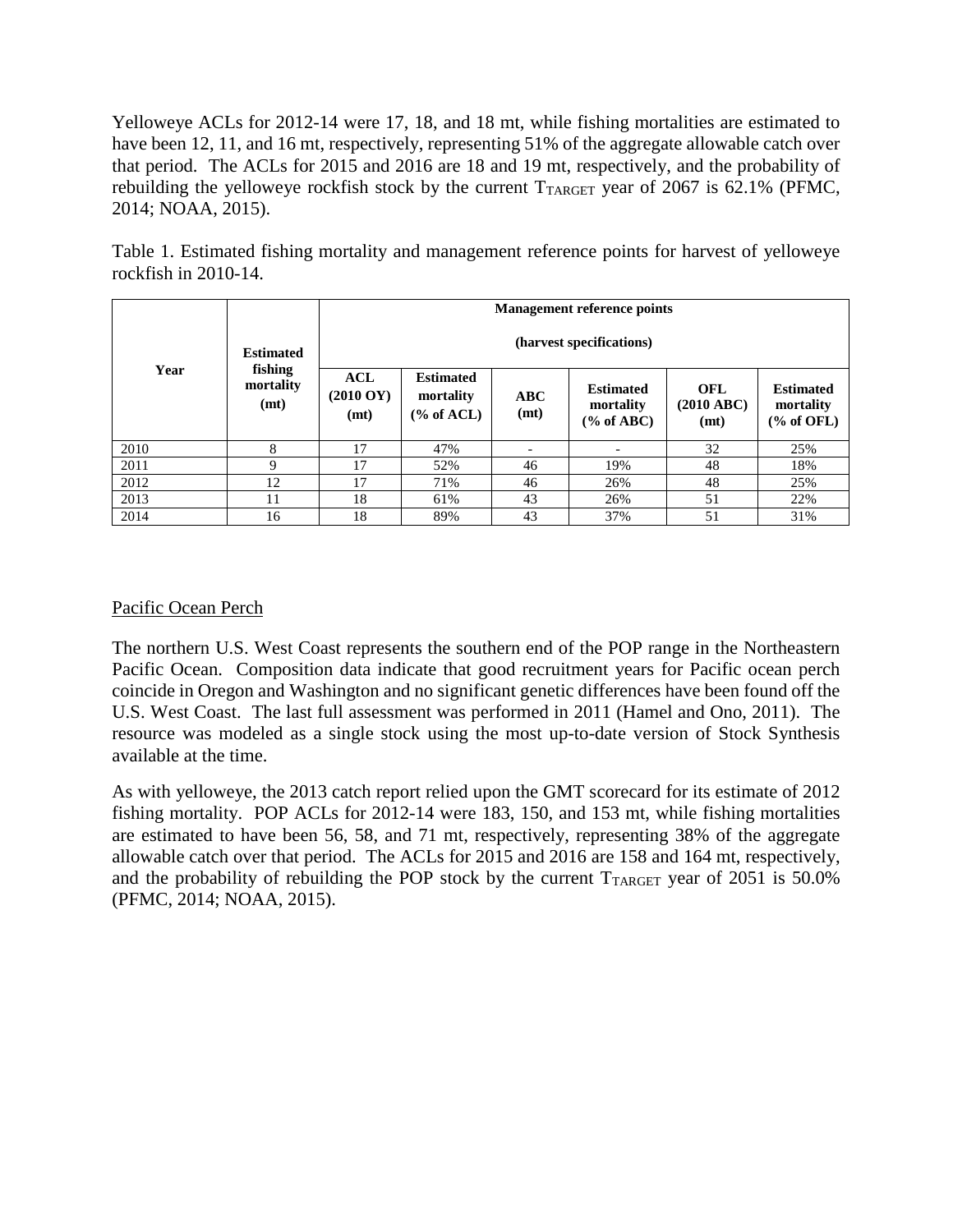Table 2. Estimated annual fishing mortality and management reference points for harvest of Pacific ocean perch in 2010-14.

|      | <b>Estimated</b><br>fishing<br>mortality<br>(mt) | <b>Management reference points</b><br>(harvest specifications) |                                           |             |                                           |                                     |                                                           |
|------|--------------------------------------------------|----------------------------------------------------------------|-------------------------------------------|-------------|-------------------------------------------|-------------------------------------|-----------------------------------------------------------|
| Year |                                                  | ACL<br>$(2010 \text{ OY})$<br>(mt)                             | <b>Estimated</b><br>mortality<br>% of ACL | ABC<br>(mt) | <b>Estimated</b><br>mortality<br>% of ABC | OFL<br>$(2010 \text{ ABC})$<br>(mt) | <b>Estimated</b><br>mortality<br>$\frac{6}{6}$ of<br>OFL) |
| 2010 | 159                                              | 200                                                            | 80%                                       |             |                                           | 1,173                               | 14%                                                       |
| 2011 | 62                                               | 180                                                            | 34%                                       | 981         | 6%                                        | 1,026                               | 6%                                                        |
| 2012 | 56                                               | 183                                                            | 31%                                       | 962         | 6%                                        | 1,007                               | 6%                                                        |
| 2013 | 58                                               | 150                                                            | 39%                                       | 807         | 7%                                        | 844                                 | 7%                                                        |
| 2014 | 71                                               | 153                                                            | 48%                                       | 801         | 9%                                        | 838                                 | 8%                                                        |

## Cowcod

The last full assessment of cowcod in the Southern California Bight was done in 2014 (Dick and MacCall, 2014) using a Bayesian extension of the Depletion-Based Stock Reduction Analysis (XDB-SRA) and is fit to five fishery-independent data sources: four time series of relative abundance (CalCOFI larval abundance survey, Sanitation District trawl surveys, NWFSC trawl survey, and NWFSC hook-and-line survey), and a 2002 visual survey estimate of absolute abundance using a Human Occupied submersible Vehicle (HOV).

Cowcod ACLs for 2012-14 were 3 mt in each year, while fishing mortalities are estimated to have been 1.15, 1.89, and 1.3 mt, respectively, representing 48% of the aggregate allowable catch over that period. The ACL for 2015 and 2016 is 10 mt and the probability of rebuilding the cowcod stock by the current  $T_{TARGE}$  year of 2020 is 90.9% (PFMC, 2014; NOAA, 2015). The 2015 and 2016 annual catch target (ACT) for cowcod is 4 mt.

Table 3. Estimated annual fishing mortality and management reference points in 2010-14 for harvest of cowcod south of 40°10' N latitude.

|      | <b>Estimated</b><br>fishing<br>mortality<br>(mt) | <b>Management reference points</b><br>(harvest specifications) |                                                        |             |                                                |                           |                                                           |
|------|--------------------------------------------------|----------------------------------------------------------------|--------------------------------------------------------|-------------|------------------------------------------------|---------------------------|-----------------------------------------------------------|
| Year |                                                  | <b>ACL</b><br>$(2010 \text{ OY})$<br>(mt)                      | <b>Estimated</b><br>mortality<br>$\frac{6}{6}$ of ACL) | ABC<br>(mt) | <b>Estimated</b><br>mortality<br>$(\%$ of ABC) | OFL<br>(2010 ABC)<br>(mt) | <b>Estimated</b><br>mortality<br>$\frac{6}{6}$ of<br>OFL) |
| 2010 | 1.20                                             | 4.0                                                            | 30.0%                                                  |             |                                                | 14.0                      | 8.6%                                                      |
| 2011 | 0.99                                             | 3.0                                                            | 33.0%                                                  | 10.0        | 9.9%                                           | 13.0                      | 7.6%                                                      |
| 2012 | 1.15                                             | 3.0                                                            | 38.3%                                                  | 10.0        | 11.5%                                          | 13.0                      | 8.8%                                                      |
| 2013 | 1.89                                             | 3.0                                                            | 63.0%                                                  | 9.0         | 21.0%                                          | 11.0                      | 17.2%                                                     |
| 2014 | 1.3                                              | 3.0                                                            | 43.3%                                                  | 9.0         | 14.4%                                          | 12.0                      | 10.8%                                                     |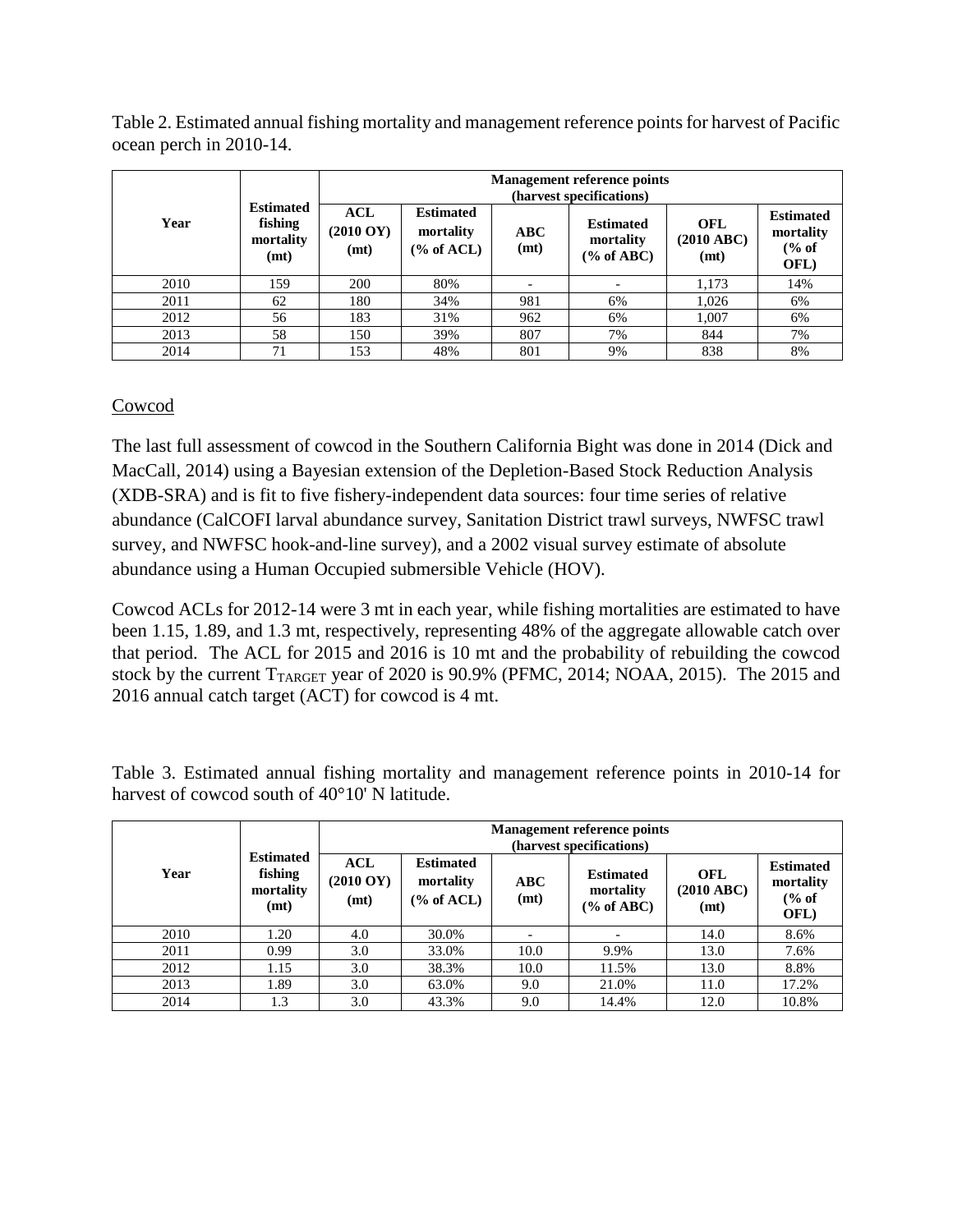#### **References**

- Dick, E.J. and A. MacCall. 2014. Status and Productivity of Cowcod, *Sebastes levis*, in the Southern California Bight, 2013. Pacific Fishery Management Council, Portland, OR. 181 p.
- Groundfish Management Team (GMT): Pacific Fishery Management Council (PFMC). 2014. Scorecard for November of 2014. Allocations and projected mortality impacts (mt) of overfished groundfish species for 2014. Heather Reed (personal communication).
- Hamel, O.S. and K. Ono. 2011. Stock assessment of Pacific ocean perch in waters off the U.S. West Coast in 2011. Pacific Fishery Management Council, Portland, OR. 168 p.
- National Oceanic and Atmospheric Administration (NOAA). 2008. Magnuson-Stevens Act Provisions; Fisheries Off West Coast States; Pacific Coast Groundfish Fishery; 2009-2010 Biennial Specifications and Management Measures. 73 FR 80516: https://federalregister.gov/a/E8-30778.
- National Oceanic and Atmospheric Administration (NOAA). 2011a. Magnuson-Stevens Act Provisions; Fisheries Off West Coast States; Pacific Coast Groundfish Fishery; Biennial Specifications and Management Measures. 76 FR 27507: https://federalregister.gov/a/2011-10799.
- National Oceanic and Atmospheric Administration (NOAA). 2011b. Fisheries Off West Coast States; Pacific Coast Groundfish Fishery; 2012 Specifications and Management Measures and Secretarial Amendment 1. 76 FR 77415: [https://federalregister.gov/a/2011-31975.](https://federalregister.gov/a/2011-31975)
- National Oceanic and Atmospheric Administration (NOAA). 2013. Magnuson-Stevens Act Provisions; Fisheries Off West Coast States; Pacific Coast Groundfish Fishery; 2013-2014 Biennial Specifications and Management Measures. 78 FR 579: [https://federalregister.gov/a/2012-31134.](https://federalregister.gov/a/2012-31134)
- National Oceanic and Atmospheric Administration (NOAA). 2015. Magnuson-Stevens Act Provisions; Fisheries Off West Coast States; Pacific Coast Groundfish Fishery; 2015-2016 Biennial Specifications and Management Measures; Amendment 24. 80 FR 12567: https://federalregister.gov/a/2015-05395.
- National Oceanic and Atmospheric Administration (NOAA) Pacific Coast Groundfish Individual Fishing Quota. 2014. <https://www.webapps.nwfsc.noaa.gov/ifq/>> Quota Year: 2014
- Northwest Fisheries Science Center (NWFSC). 2011. Estimated discard and catch of groundfish species in the 2010 US West Coast Fisheries. West Coast Groundfish Observer Program. National Marine Fisheries Service, NWFSC, 2725 Montlake Blvd E., Seattle, WA 98112.